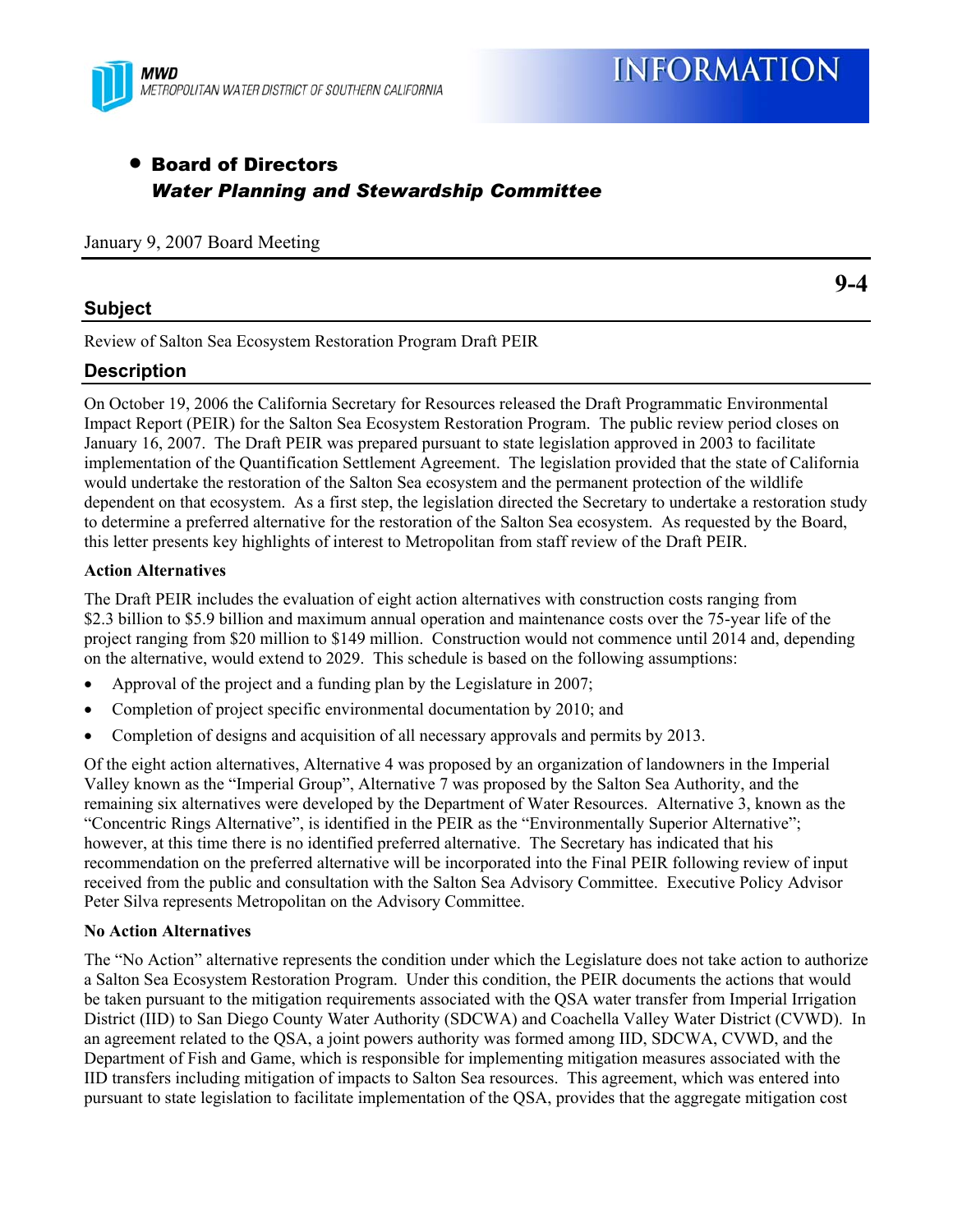responsibility of IID, SDCWA, and CVWD, shall not be greater than \$133 million. Mitigation costs that exceed this amount shall be borne by the Department of Fish and Game. Salton Sea related mitigation activities consist primarily of (i) measures to manage sediments exposed by the receding Sea in order to prevent them from becoming a source of air pollution in the region and (ii) measures to protect the endangered desert pupfish. Construction costs for these measures are estimated to total \$0.8 billion with annual operation and maintenance costs reaching \$48 million.

### **Potential Impact to Metropolitan**

With the exception of Alternative 7, none of the alternatives would have an impact on the water supplies available to Metropolitan. The alternatives are designed to manage the drainage waters to the Salton Sea and do not rely on an increased dependence on the Colorado River. Alternative 7, as proposed by the Salton Sea Authority, includes a 250,000 acre-foot freshwater reservoir for use by IID. The volume of Colorado River water that would be diverted by IID to fill the reservoir and to meet its approximately 60,000 acre-foot evaporative demand could potentially be met from water that would otherwise be left unused by IID and made available to Metropolitan pursuant to the QSA.

The 2003 QSA legislation provided for the potential transfer to Metropolitan of a total of up to 1.6 million acre-feet of additional volumes of IID conserved water that may be implemented as part of a restoration project. The Draft PEIR does not identify such transfers as part of any of the action or no action alternatives.

#### **Written Response to the Draft PEIR**

**Attachment 1** summarizes Metropolitan's draft comments in response to the Draft PEIR, which focus on the following concerns:

- Description of the rights to water flowing to the Salton Sea, and
- Potential impact to Metropolitan that would be due to the proposed IID freshwater reservoir.

### **Policy**

By Minute Item 45517, dated Sept. 23, 2003, the Board approved the QSA and related agreements and authorized the Chief Executive Officer to execute the finalized QSA and related agreements.

### **Fiscal Impact**

None

12/19/2006 *Date* 

*for Andrew Sienkiewich Stephen N. Arakawa Manager, Water Resource Management* 

12/19/2006 *Jeffrey Kightli General Mahager, Date* 

**Attachment 1 – Metropolitan's Draft Comments on the Salton Sea Ecosystem Restoration Program Draft Programmatic Environmental Impact Report** 

BLA #5032